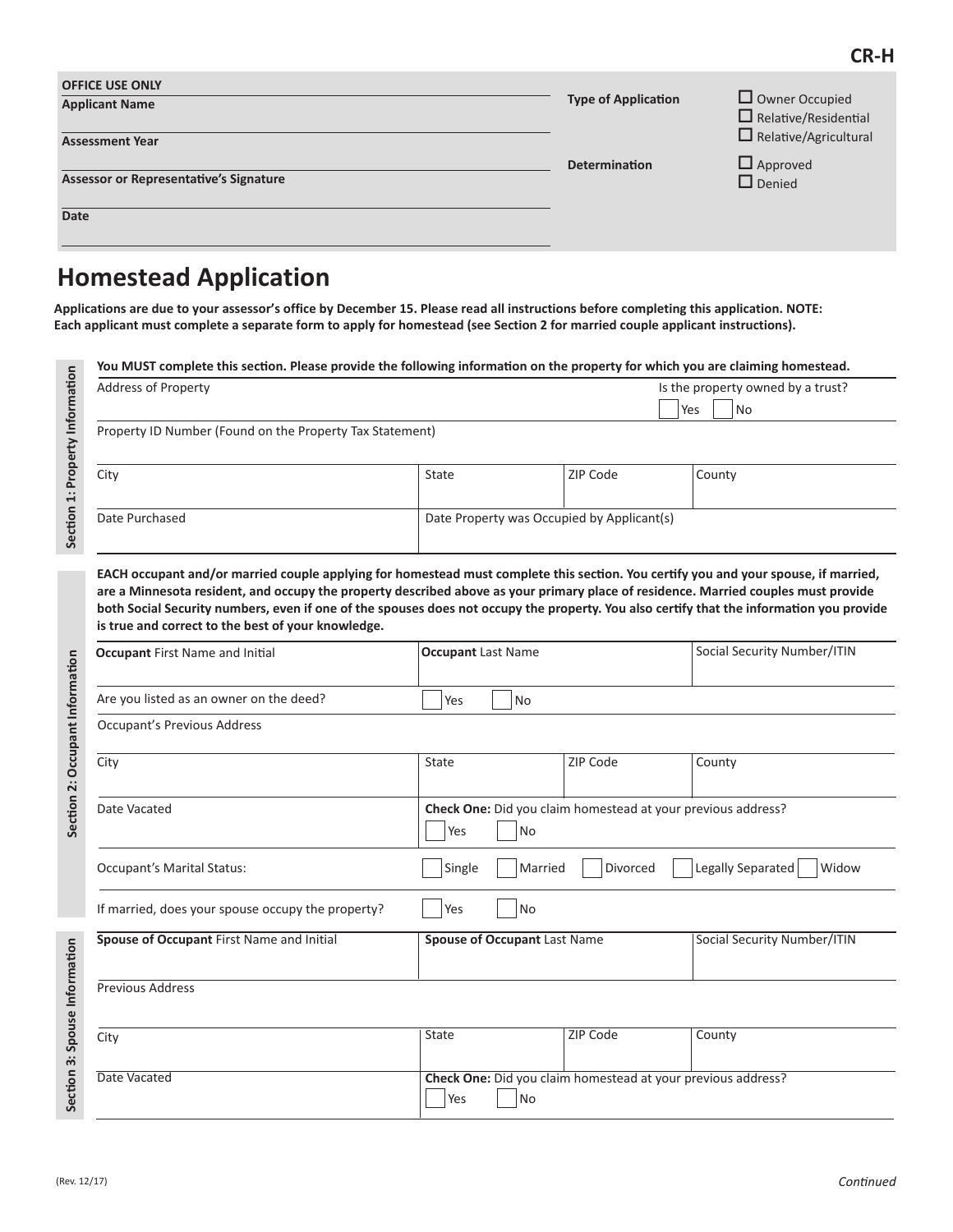**Complete Section 4A to apply for residential homestead OR Section 4B to apply for agricultural homestead. NOTE: If you are not**  sure whether you qualify for agricultural homestead, please contact the assessor's office.

| Are you applying for residential homestead?<br>icultural hom<br><b>No</b><br>you applying for<br>No<br>tead?<br>Yes<br>bther<br>puse claim<br>Is your spouse applying for residential<br>No<br><b>No</b><br>Yes<br>lo you or you<br>ral homeste<br>homestead at this property as well? (If applicable)<br>Yes<br>No<br>Are you listed as an owner on the deed?<br>No<br>for agricu<br>ral<br>Yes<br>se apply<br>our s<br>(If applica<br>this pr<br>rty as w<br>nestea<br>No<br>If you are not an owner, are you a qualifying<br>Yes<br>relative of an owner? <sup>1</sup><br>ualifying<br>pu are not<br>are yor<br><b>DW</b><br>itive of an o |
|-----------------------------------------------------------------------------------------------------------------------------------------------------------------------------------------------------------------------------------------------------------------------------------------------------------------------------------------------------------------------------------------------------------------------------------------------------------------------------------------------------------------------------------------------------------------------------------------------------------------------------------------------|
| lative<br>Yes<br>pu are a qualify<br>loes your<br>ľlv<br>have any other agricultural relative homesteads<br>in Minnesota for your family?                                                                                                                                                                                                                                                                                                                                                                                                                                                                                                     |

| <b>State</b> | ZIP Code | County |
|--------------|----------|--------|
|              |          |        |

#### **Sign Here**

**I certify that the above information is true and correct to the best of my knowledge**. *Minnesota Statutes, section 609.41, states that anyone giving false information in order to avoid or reduce their tax obligations is subject to a fine of up to \$3,000 and/or up to one year in prison. This application must be signed by all owners who occupy the property or by the qualifying relative and returned to the county assessor to receive homestead on this property.*

| <b>Signature of Occupant</b>                   | Date  | Daytime Phone |
|------------------------------------------------|-------|---------------|
| <b>Evening Phone</b>                           | Email |               |
| Signature of Occupant's Spouse (If Applicable) | Date  | Daytime Phone |
| Evening Phone                                  | Email |               |
| Signature of Other Owner(s) (If Applicable)    | Date  | Daytime Phone |
| <b>Evening Phone</b>                           | Email |               |
| Signature of Other Owner(s) (If Applicable)    | Date  | Daytime Phone |
| <b>Evening Phone</b>                           | Email |               |

#### **Complete both sides and mail this completed application and all required attachments to your assessor.**

**<sup>1</sup>**For **residential homestead,** qualifying relatives include: parent, stepparent, child, stepchild, grandparent, grandchild, brother, sister, uncle, aunt, nephew, or niece of the owner, by blood or marriage.

**<sup>2</sup>**For **agricultural homesteads** qualifying relatives include: grandchild, child, sibling, or parent of the owner of the agricultural property or the spouse of the owner.

**Section 6: Signatures**

Section 6: Signatures